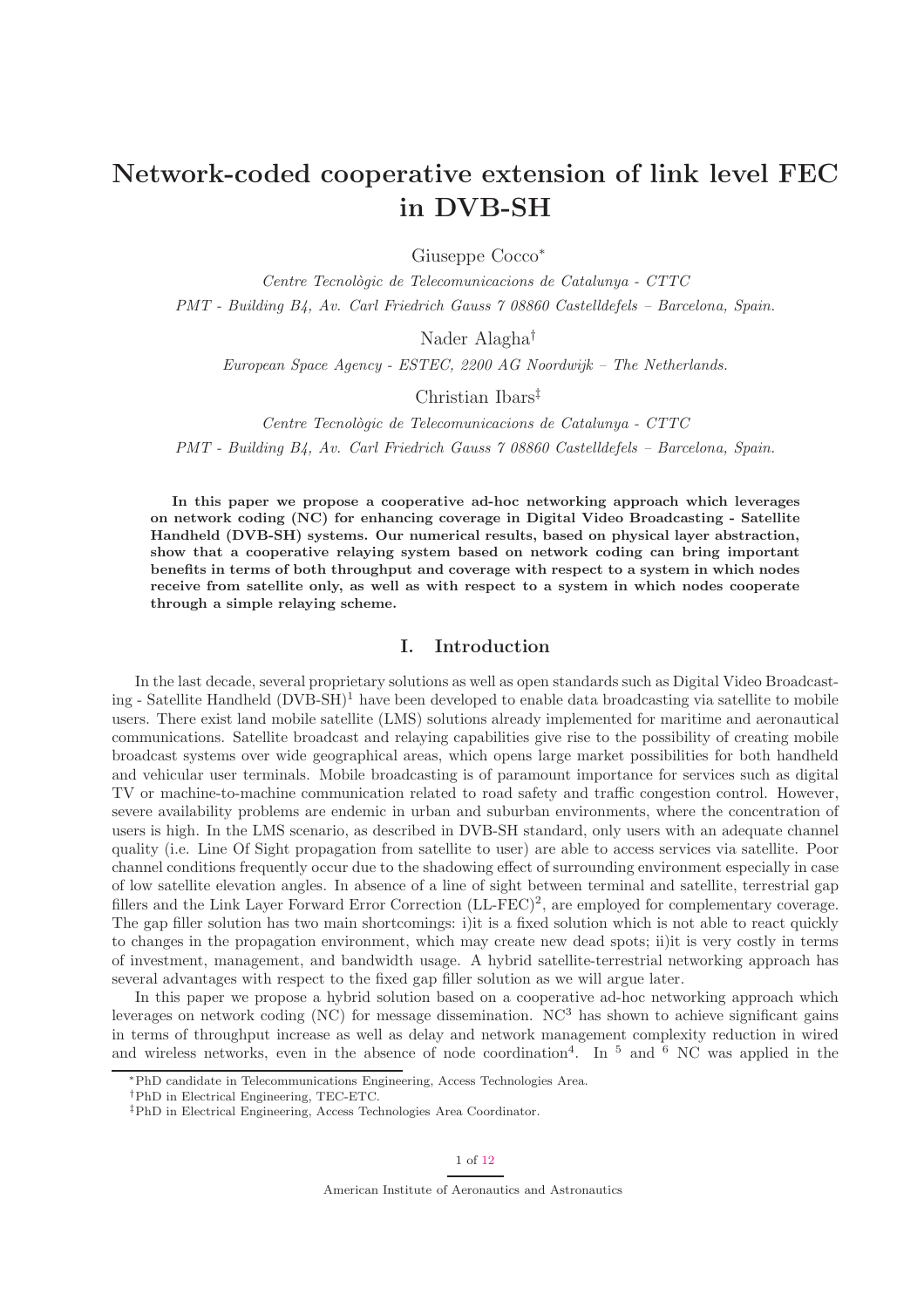satellite segment of DVB-SH and DVB-Satellite-Second Generation (DVB-S2) in order to counteract channel impairments in mobile and fixed scenarios. Unlike in these works, in the present paper we propose a scheme where the satellite segment is not modified. In the system we propose land mobile users have both satellite communication and cooperative-networking capabilities. Network coding is merged with the DVB-SH LL-FEC in the terrestrial segment. The proposed ad-hoc cooperative approach based on Network Coding aims at a reduction of the number of fixed gap fillers and, if the target system outage probability is not too restrictive, can lead to a terrestrial gap-filler-less scheme, with a large reduction in the cost of satellite systems. We consider vehicular terminals. Cooperative content dissemination from road side units to vehicular networks based on rateless codes was studied in <sup>7</sup> and <sup>8</sup>. To the best of our knowledge, the proposed approach was not applied before as a cooperative technique to enhance coverage in broadcast satellite transmission. In the present work the IEEE 802.11p standard is adopted for terrestrial communications, while the ETSI DVB-SH standard is considered for the forward (satellite broadcasting) link. We describe the compatibility of the proposed scheme with the existing standards and show with simulations how the proposed scheme enhances the system throughput with respect to a system where simple relaying is used. Simulations are implemented by using state-of-the-art satellite channel models. The simulator interface between the physical channel and the protocol stack at higher layers leverages on Physical Layer Abstraction (PLA), a technique adopted in the standardization process of IEEE 802.16<sup>9</sup>. The PLA allows to accurately predict the link level performance of a communication system in a computationally simple way. This makes it possible to take into account the physical layer in system level simulations in an accurate and computationally effective manner. The PLA has been widely studied in the last decade, and its higher accuracy with respect to previously proposed methods based on SNR metrics has been shown for a wide range of transmission setups<sup>10</sup>,<sup>11</sup>.

## II. System Model

## A. Satellite

#### 1. Satellite Channel

The considered setup is an LMS system with a GEO satellite in L band (or low S band) broadcasting a DVB-SH-B signal to a population of mobile terminals. Propagation conditions change due mainly to building and trees shadowing effect and are classified in Urban, Suburban and Rural. The main cause of channel impairment in Urban and Suburban environments is the long-lasting shadowing of the buildings that causes an intermittent satellite connectivity, while in the Rural propagation scenarios the main source of impairment is tree shadowing. Signal reception in LMS systems is limited by three phenomena:

- Path loss at large scale determining very slow fluctuations due to the geometry of the propagation environment. This effect is taken into account in the models by considering a power attenuation in the received signal with respect to the transmitted one which is proportional to  $d^n$ , where n can be different from 2 due to the shielding effect of interposed obstacles.
- Shadowing at mid-scale determines slow fluctuations in the received signal due to signal scattering on objects (e.g. buildings) nearby the receiver.
- Multipath fading at small scale which determines fast fluctuations in the received signal and, in wide band channels, frequency selectivity. Measurements showed that this phenomenon is not significative in DVB-SH for channelization of 1.5 MHz and little significative for 5 MHz channels.

We adopt the Perez-Fontan LMS channel model, based on a three-state Markov chain in which the possible states represent line of sight reception, moderate shadowing reception and deep shadowing reception. In each of the states the signal amplitude is modeled as a Loo process (sum of a Log-normal and a Rayleigh random variables) with different parameters<sup>12</sup>. In Figure 1 the channel amplitude of a 10 second simulation in the Urban Scenario is shown. The time series was generated by a simulator implementing the Perez-Fontan three state channel model.

## 2. Channel Impairment Countermeasures in DVB-SH

In this section we recall the channel impairment countermeasures foreseen by the DVB-SH.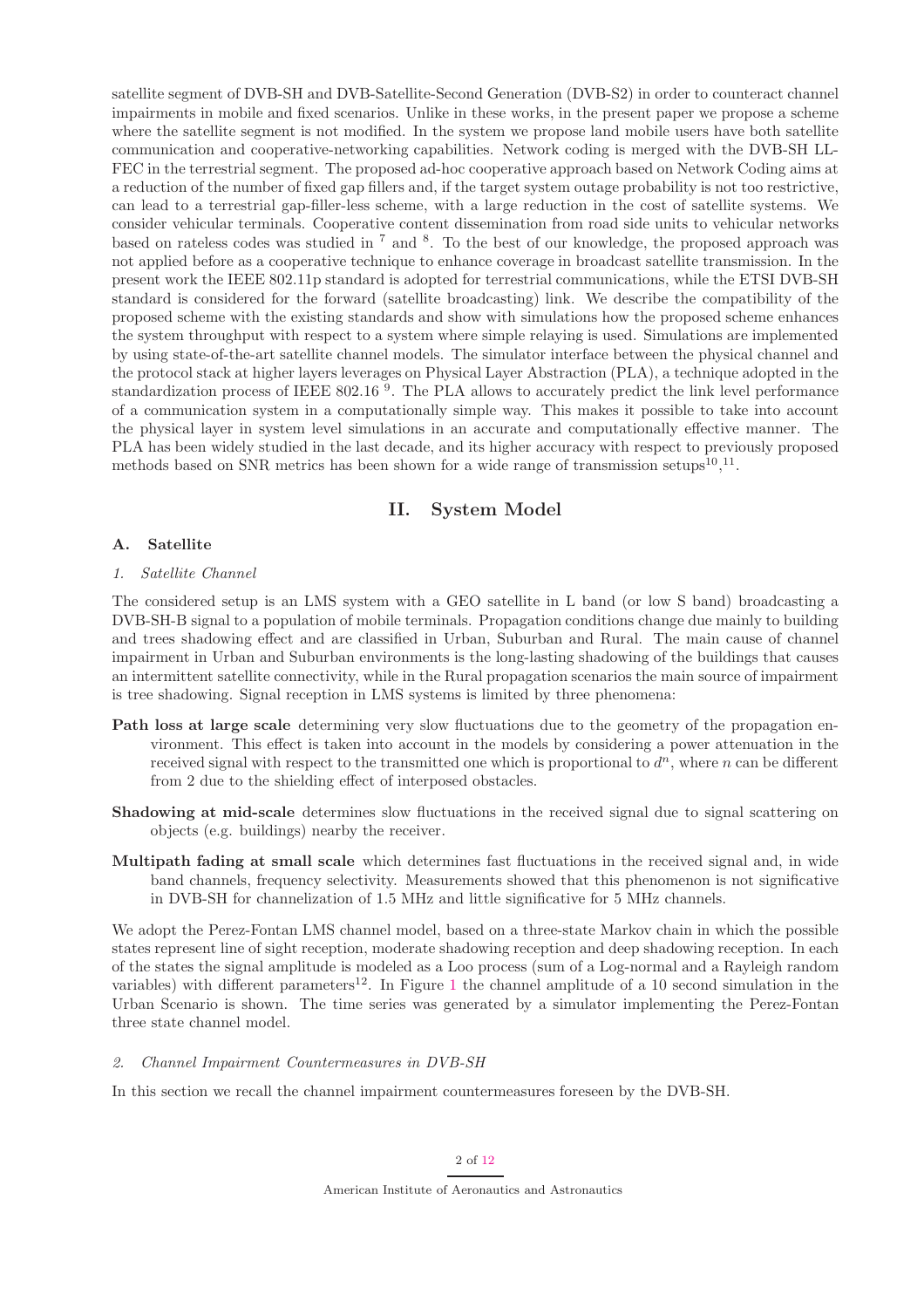

Figure 1. Channel realization in Urban Scenario, satellite elevation angle  $40^o$ , node speed 50 kmph.

Physical Layer The physical layer error protection scheme of the DVB-SH standard is shown in Fig. 2. The main blocks of the scheme are the duobinary turbo code with different rates/word length, the bit



Figure 2. Physical layer error protection in DVB-SH-B. The block interleaver works bit wise, while the time interleaver works on blocks of 126 bits, the interleaving units (IU).

interleaver which works at bit level within a turbo codeword and the time interleaver, the depth of which which spans across more than a codeword and uses interleaving blocks of 126 bits each. This last element is particularly important to counteract long blockage periods, as it can span time intervals in the order of 10 seconds. The drawbacks in using a long time interleaver are the delay in decoding and the memory requirements at mobile terminals, which can be met only in class A nodes.

MPE-IFEC in DVB-SH The Multi Protocol Encapsulation - Inter-burst Forward Error Correction (MPE-IFEC) is a process section introduced in DVB-SH in order to counteract the disturbances in reception and transmission. This can be achieved by applying FEC over multiple bursts. This is contrary to a conventional MPE-FEC for which FEC is applied only within a single time-slice. The long interleaving used in IFEC allows for significant performance enhancements with respect to  $FEC^2$ , as it can better counteract long lasting shadowing which are typical of LMS channel.

The encoding is made over several datagram bursts, that generally contain more than one IP datagrams of variable length. Let us consider a datagram entering the MPE-IFEC process. The datagram is reshaped in a matrix of T by C bytes called Applicsation Data Sub-Table (ADST) illustrated in Fig.  $3^2$ . The columns of the ADST are then distributed in a round robin fashion among  $B$  of the  $M$  Application Data Tables (ADT). An ADT is a T by K matrix. The FEC, always systematic, is applied on the ADT producing a T by N parity matrix, called IFEC Data Table (iFDT), with  $K = C \times EP$ . EP is the Encoding Period, and determines the number of datagram bursts over which the parity is calculated. The ADT and the iFDT together form an encoding matrix. It takes  $B \times EP$  bursts to fill up a single ADT. Once an ADT is full (this happens to  $B$  ADT at the same time) the iFDT is calculated. As soon as the  $B$  iFDTs are calculated an IFEC burst is generated by taking groups of columns from S different iFDTs. An IFEC burst is made up of several IFEC sections. Each section is comprised of a header, a payload containing g columns from the same iFDT and a cyclic redundancy check (CRC). The k-th IFEC burst is merged with the  $(k - D)$ -th datagram burst (and eventual MPE-FEC redundancy) to form a time-slice burst. The time slice burst is then multiplexed on MPEG2-TS frames and passed down to lower layers.

Depending on the FEC technique applied, different values of EP, B and S are adopted. When a Reed-Solomon code is used,  $EP$  is set to 1, while B and S are generally greater than 1. In case a Raptor code is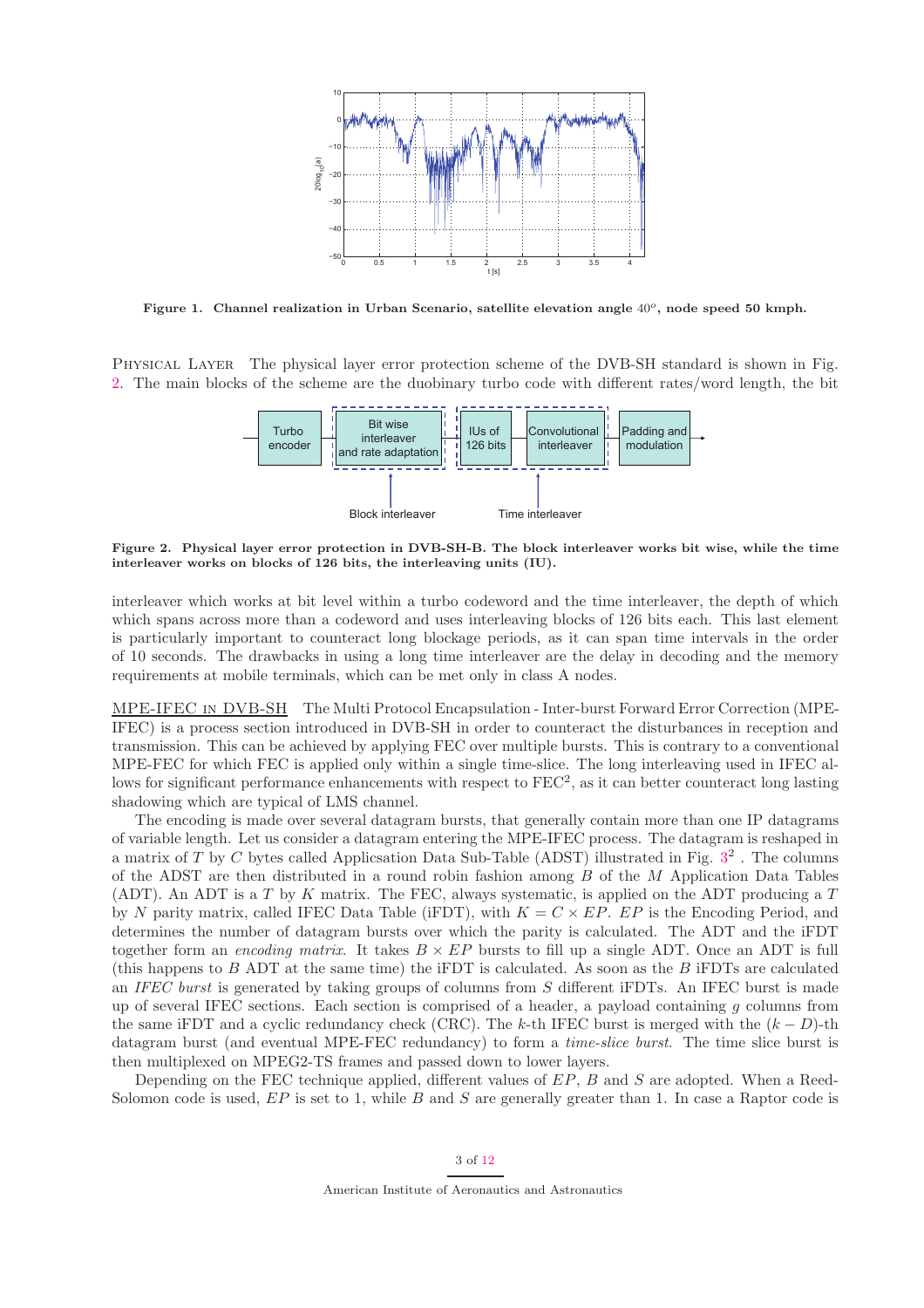

Figure 3. ADST reshaping of a datagram burst.

used EP is generally greater than 1, while  $B = S = 1$ . This is because Raptor codes are capable of handling large source matrixes (i.e. ADT), that can span several datagram burst. Reed-Solomon codes, instead, are more suited for smaller source matrices, and an interleaver is used so that parts of several datagram bursts are encoded within the same encoding matrix (i.e. the same datagram burst is distributed among several  $\text{encoding matrices}$ <sup>13</sup>.

RAPTOR CODES IN DVB-SH The Raptor code adopted for the DVB-SH is the same as in the DVB-H<sup>2</sup>. Its description can be found in<sup>14</sup>. A source block in <sup>14</sup> corresponds to an ADT and a source symbol is a column of the ADT. Thus a source block has K symbols of T bytes each. The Raptor encoder is applied independently to each source block, each of which is identified by a Source Block Number (SBN). The encoding produces K systematic symbols (the ADT matrix) and N repair (parity) symbols. Systematic and repair symbols are called encoding symbols. Each symbol is identified by an Encoding Symbol Identifier (ESI). Values from 0 to  $K-1$  are assigned to the systematic symbols, while values from K to  $N+K-1$  identify repair symbols. The encoding procedure consists of two parts. In the first part L intermediate symbols are produced starting from the K source symbols, while in the second part  $K + N$  encoding symbols are generated starting from the L intermediate symbols.

The  $L$  intermediate symbols are generated starting from  $K$  source symbols. The intermediate symbols from 0 to K−1 are systematic (i.e. are the source symbols). The S intermediate symbols from K to  $K+S-1$ are generated using an LDPC encoder while the last H symbols from  $K + S$  to L are called Half Symbols and are produced by a binary reflected Gray encoder<sup>2</sup>.

The encoding symbols are generated applying an LT encoder to the L intermediate symbols. The LT encoder operates a bit-wise XOR of intermediate symbols chosen according to a certain degree distribution. Each of the encoding symbols is transmitted together with its ESI and a triple  $(d, a, b)$  where d is the symbol degree and a and b are integers from the sets  $1, \ldots, L'' - 1$  and  $0, \ldots, L'' - 1$  respectively,  $L'' - 1$  being the smallest prime integer greater than or equal to  $L$ . At the end of the encoding process,  $K$  systematic symbols plus N parity symbols are produced. The parity symbols are linear combinations of systematic symbols in  $GF(2)$ . The encoding symbol triple together with the ESI and the value K allows the decoder to determine which intermediate symbols (and thus which source symbols) were combined to form each of the encoding symbols.

#### B. Ground

## 1. Terminal Types

We consider high class terminals as defined in <sup>15</sup>. High class terminals are not energy constrained and have relatively high computation capabilities and memory <sup>15</sup>. This is the case of vehicular terminals, which are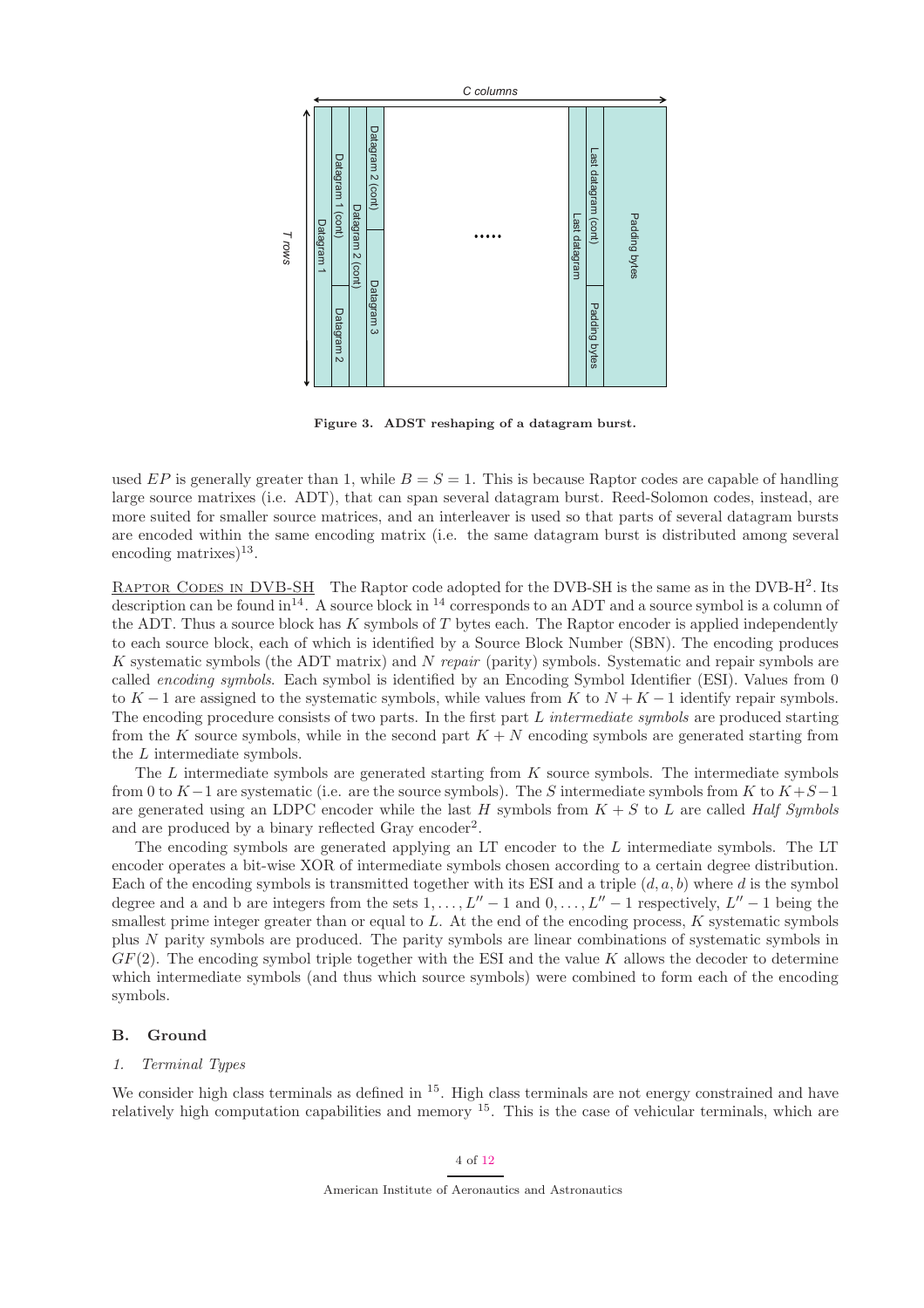powered by rechargeable batteries and can host computation units of high speed, thanks to the relative low impact in terms of cost, space and weight. We assume that each terminal has both satellite and ad-hoc networking capabilities.

#### 2. Terrestrial Channel

Two different classifications of the Vehicle-to-Vehicle (VtoV) communication channel can be made. The first one is based on tx-rx distance and leads to divide propagation scenarios into Large Spatial Scale (LSS, more than 1 Km) Moderate Spatial Scale (MSS, between 300 m and 1 Km) and Small Spatial Scale (SSS, less than 300 m). Generally LSS and MSS scenarios are suitable for broadcasting and geocasting (i.e. geographic broadcasting), while SSS can be suitable also for unicast communications. Another type of classification for VtoV scenarios is based on roadside environments such as buildings, trees and bridges. In this case the propagation scenarios are categorized as urban canyon, suburban street and expressway. Signal propagation in the two cases has been studied in  $^{16}$ ,  $^{17}$  and  $^{18}$ . In case of flat fading channels Rayleigh and Ricean statistical models are often adopted for their mathematical tractability. However when LOS component intermittently disappears, fading can become more severe than Rayleigh due to high channel fluctuations. This kind of fading is called severe fading and the amplitude PDF can be modeled as a Weibull distribution<sup>16</sup>.

In order to include the VtoV channel in the simulator we define a transmission range for each transmitter, within which a node can correctly decode the transmitter's message. Collisions are taken into account, as they constitute an important throughput-limiting and delay-increasing factors in ad-hoc wireless networks  $19. \text{ In}^{20}$  a measurements campaign made on the 5.9 GHz frequency is presented. The measurements in the paper were done using a Dedicated Short Range Communication (DSRC)/IEEE 802.11p prototype radio. In the paper it is shown how the signal strength in Suburban scenario falls below the receiver sensibility around 100 meters, which can be taken as a good value for the communication range. Communication within range can, however, be unsuccessful due to shadowing and fading.

In order to characterize the packet losses within the transmission range we adopt a Weibull distribution of the amplitude in our simulator. The packet (iFEC symbol) is correctly received if the signal power is above a certain threshold. The signal power is the product of a shadowing process, a Weibull fading process and the free space attenuation with a given path loss which depends on the distance. The parameters of shadowing and Weibull processes as well as the path loss exponent were taken from  $2^1$ , where a modeling of the 5 GHz vehicular channel was presented based on measurement.

## III. Network-Coded Cooperation for DVB-SH

In the following we describe the cooperation scheme we propose for coverage enhancement in the forward link. Let us consider a satellite broadcasting a DVB-SH-B signal with MPE-IFEC protection to a population of vehicle terminals with IEEE 802.11p radio interfaces. During a time window  $(0, t)$  the satellite transmits  $K + N$  IFEC symbols obtained from an (ADT). Terrestrial and satellite communications take place in orthogonal frequency bands. Due to long-lasting shadowing caused by urban propagation conditions, it can happen that a user decodes a number of symbols equal to  $M < K$  during the interval  $(0, t)$ . In this case the user cannot decode the entire source data block. In order to enhance satellite coverage each node re-encodes the received packets (either received directly from satellite or from other terminals) and broadcasts them to nodes within its transmission range. In the following sections we describe the encoding procedure at land mobile nodes.

#### A. Encoding at Land Mobile Nodes

Let us assume that a node is able to decode some of the encoding symbols directly from the satellite. Each of them carries an ESI and a triple  $(d, a, b)$ . As described in Section 2 the node can use this information to find out which of the source symbols were combined together to form that symbol. We propose to apply a network encoding scheme at land mobile nodes using source symbols of iFEC as source symbols of the network code. In other words, nodes exchange linear combinations of encoding symbols in some finite field, with the aim of decoding all of them.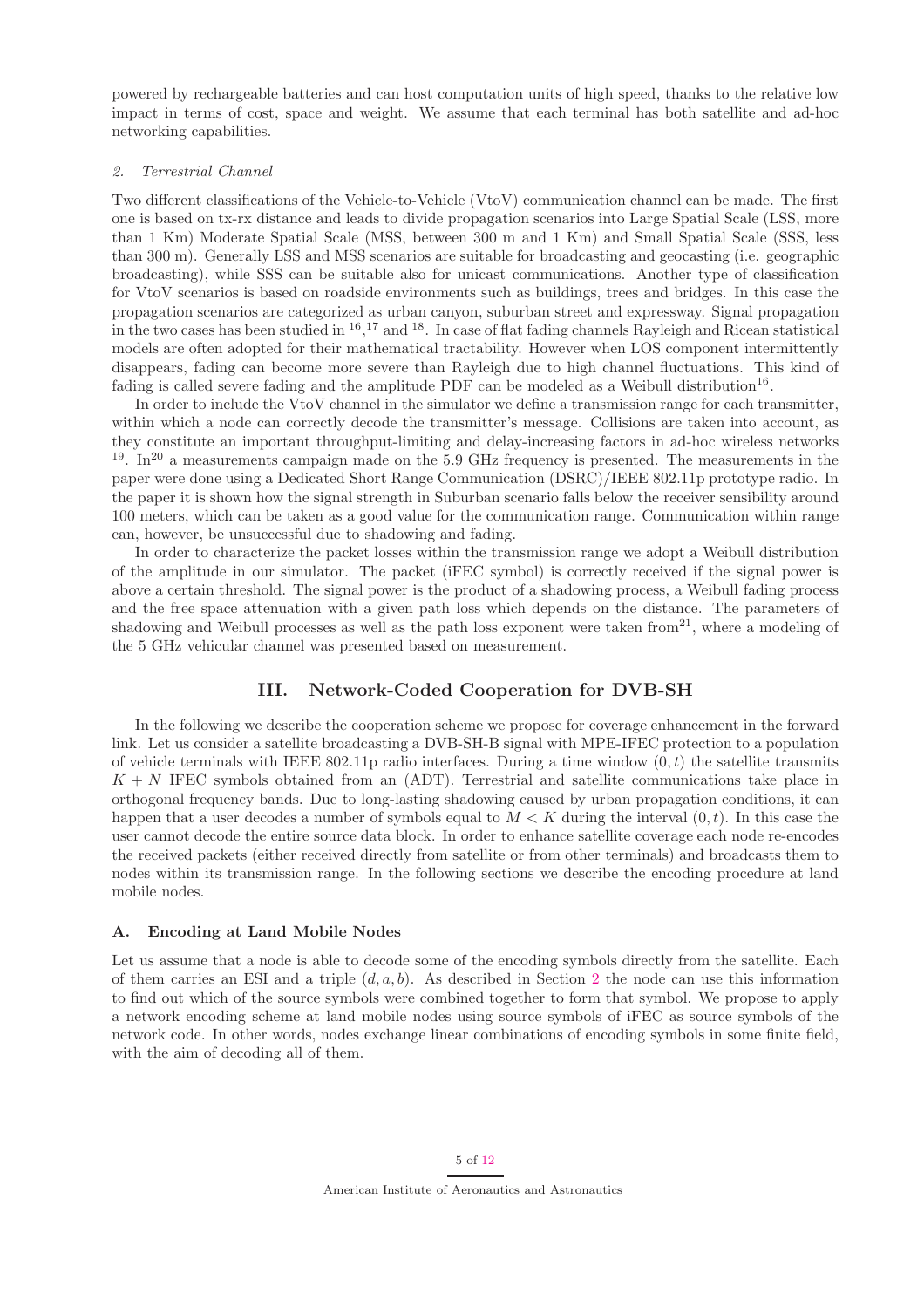#### B. Terrestrial Channel Usage

If a node decodes a whole source block, it broadcasts linear combinations of source symbols over an extended Galois Field  $GF(2<sup>b</sup>)$ , where b is the number of bits needed to represent a symbol in the field. If node could not decode the whole block, but simply has received a certain number of encoding symbols, it can still help other nodes. Each encoding symbol received is interpreted as a linear combination of intermediate symbols with coefficients 0 or 1 in  $GF(2<sup>b</sup>)$ . So the node can just apply the normal network coding procedure keeping track of which source symbols have been encoded in each received encoding symbol (that can be derived from symbol's ESI and triple  $(d, a, b)$  in the encoding vector of the outgoing packet.

The probability to access the channel in each slot is determined by the parameter *cooperation level* which we indicate with  $\zeta$ ,  $\zeta \geq 0$ . In each slot, if a node has a number of stored linearly independent packets which is greater than the number of transmitted packets for the current generation, it creates a linear combination of all the stored packets and tries to access the channel with probability  $\zeta$ . If  $\zeta > 1$  two cases must be considered. In case the number of transmissions made by the node is lower than the number of linearly independent received packets, then the node tries to access the channel with probability 1. If the node has a number of stored packets which is lower than or equal to the number of those transmitted, instead, it tries to access the channel with probability  $1 - \zeta$ .

At the receiver side, when a node receives a packet from another node, it checks whether it is linearly independent with the stored packets and, if this is the case, the new packet is stored. If the received packet is not linearly independent with those stored, it is discarded.

Another possible relaying choice is to have nodes simply forward received symbols without combining them. We call this scheme simple relaying (SR) and use it as a benchmark. It is described in detail in Section V.

#### C. Implementation Aspects

We consider a source symbol size of  $1024$  Bytes each. Each source symbol is divided into n subsymbols, each of which containing  $\frac{1}{n}$  10<sup>3</sup> bytes. Each of these subsymbols is multiplied by a randomly chosen coefficient in a field with  $2<sup>n</sup>$  elements The coefficient is the same for all subsymbols within a packet. In this way the complexity of the network enoder/decoder can be kept at a reasonably level<sup>22</sup>. Field size of  $2^8$  or  $2^{16}$  (one or two bytes) may constitute a valid choice. The NC is applied as  $in^{22}$ , adding the encoding vector at the end of each packet. Thus for a K symbols generation, a header with  $K \times n$  bits is appended to each symbol. The loss in spectral efficiency then  $(Kn)/8192$ . Assuming coefficients of 1 byte are used, the loss becomes  $K/1024$ . In order to keep the loss at a reasonable value we should limit the size of the generation. For instance, if generations of  $K = 100$  are used, the loss is below 10%. The adoption of small generation sizes has the drawback that the code efficiency is reduced. For example, it is known that the efficiency of the Raptor code increases with the source block. There is, however, advantages in using small blocks. Actually, if a short interleaver is used together with blocks of small size, the data is readily available to the upper layer sooner than in the case of large blocks, i.e., the delay decreases.

## IV. Interaction of Physical Layer and Upper Layers

In order to evaluate the performance of the proposed methods at system level, the simulator must be capable of taking into account the channel impairments at physical layer. In order to do this physical layer simulations should be run for each of the nodes taking into account the channel characteristics and the error correction capabilities of the considered PHY layer standards. Such approach is, however, extremely time consuming, which makes it unfit for a system level simulation. A valid alternative is given by PLA, which significantly decreases the required computational power and at the same time being able to take into account the physical layer such as the effect of coding and modulation, interleaver and interference.

### A. Physical-Layer Abstraction

The use of PLA allows to take into account the effects of physical layer at system level in a computational efficient way. This is particularly useful in case of time-selective channels, in which the channel gain changes within the duration of a codeword. A method used in the past to obtain instantaneous link performances was the average SINR mapping, which consisted in calculating the arithmetic (or geometric) average SINR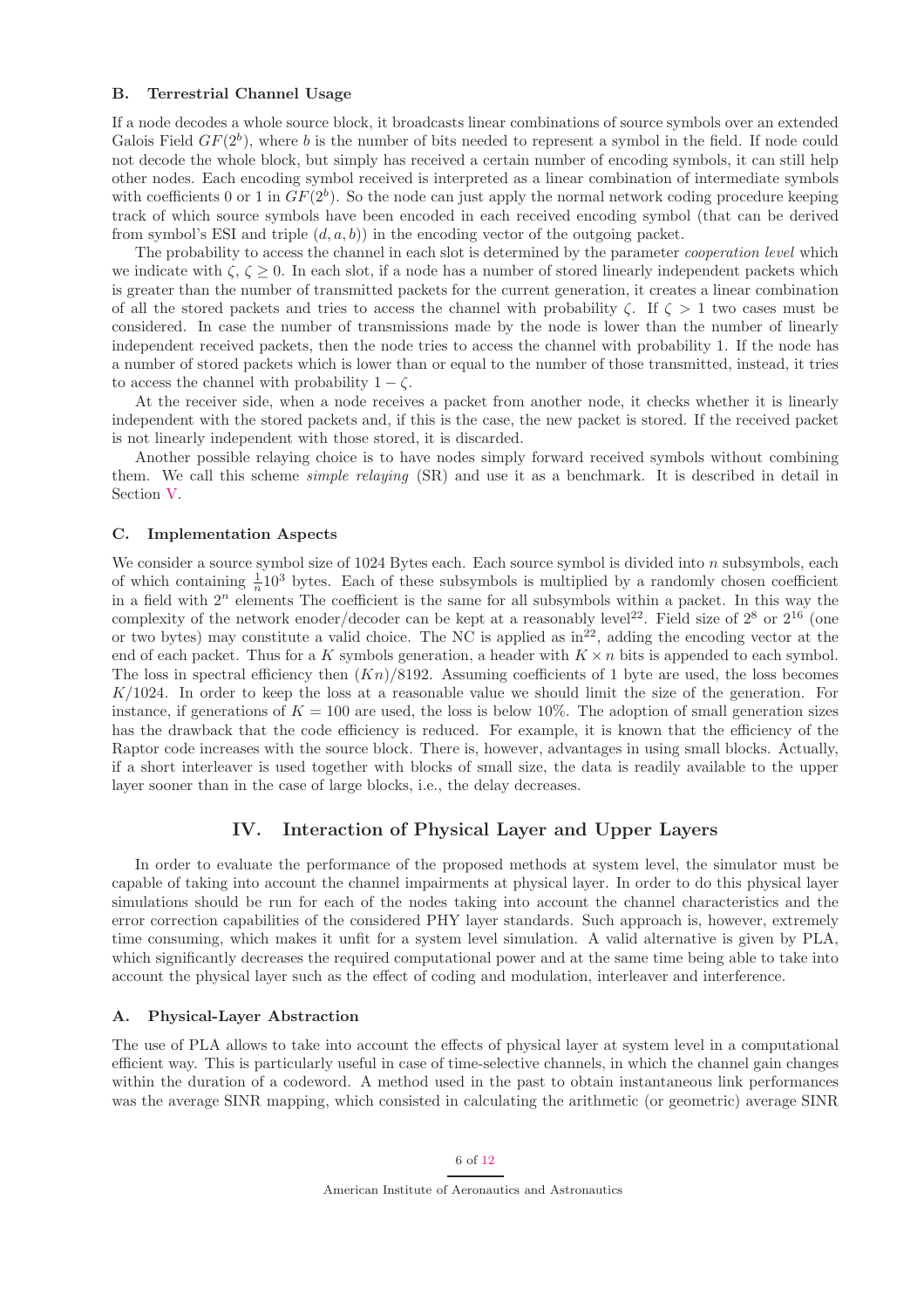experienced by the channel symbols of a codeword and map such average on the FER curve in AWGN for the considered code and modulation. This technique shows in general an optimistic behavior of the channel, as high SINR experienced in some parts of the codeword would distort the results.

In PLA the instantaneous symbol SINR vector is compressed in a single SINR value, the effective SINR  $(SINR_{eff})$ . Such approach is called *effective SNIR mapping* (ESM). Several ESM PHY abstraction have been proposed in the literature based on mean instantaneous capacity, exponential-effective SINR mapping and Mutual Information Effective SINR Mapping (MIESM). A more detail description as well as more references for these methods can be found in<sup>9</sup>.

The  $SINR_{eff}$  in ESM methods is obtained as follows:

$$
SINR_{eff} = \Phi^{-1}\left(\frac{1}{N}\sum_{n=1}^{N}\Phi(SINR_n)\right)
$$
\n(1)

where  $\Phi(x)$  is an invertible function that depends on the specific ESM method. In MIESM such function can be related to the mutual information per received coded bit. This approach is called received bit mutual *information rate* (RBIR). The function  $\Phi(x)$  is provided by the so called *modulation-channel model* through a function obtained by normalizing the modulation constrained symbol mutual information (SI) vs SNR function. Once  $SINR_{eff}$  is obtained, it can be used to determine the FER using curves for the considered channel code in AWGN. Note that  $SINR_{eff}$  is referred to the coded symbol, which means that modulation order and coding rate must be taken into account before using it in the FER curves. If for instance  $E_b/N_o$ FER curves are used, the  $SINR_{eff}$  must be multiplied by a factor  $\frac{1}{\log_2(M)R}$ , M and R being the modulation order and the coding rate, respectively.

#### B. Simulator Validation

We have applied the PLA methodology to the DVB-SH standard taking into account the physical layer protection of the standard, which is described in Section 2. We made a validation by comparing the FER curve obtained with our simulator with the actual FER curve obtained from the physical layer simulation in the same scenario. The following scenario was considered:

| Environment                     | <b>ITS</b>        |
|---------------------------------|-------------------|
| Carrier frequency               | $2.2\text{ GHz}$  |
| Terminal speed                  | $50 \text{ km/h}$ |
| Elevation angle                 | $40^{\circ}$      |
| Convolutional Interleaver Delay | $200 \text{ ms}$  |

Table 1. Physical layer abstraction validation scenario.

Figure 4 shows the comparison of the FER curves obtained with the two methods for the considered  $E_s/N_o$ . We see how they almost coincide, indicating the validity of the PLA approach.

## V. Simulation Setup

The simulator models a satellite to land mobile broadcast transmission that uses DVB-SH-B standard (TDMA satellite waveform). 150 nodes were randomly placed on a urban grid of one square kilometer with 12 intersecting roads. The distance between two parallel road is 110 m. Nodes can communicate with each other and have network coding capabilities. Communication can take place between two nodes only if they are in the same road, or in proximity of the same crossroad, and within a radius of 100 m. A number  $N_{block} = 20$  of IFEC blocks of 10 IFEC symbols each is transmitted at each trial. In the following we will use interchangeably the terms "IFEC block" and "generation", a term which is typically used in the context of network coding. Each block contains  $K$  source symbols of 1024 bytes each. The total number of coded symbols transmitted for a single generation is  $K/R_{IFEC}$ , where  $R_{IFEC}$  is the rate of the Raptor encoder.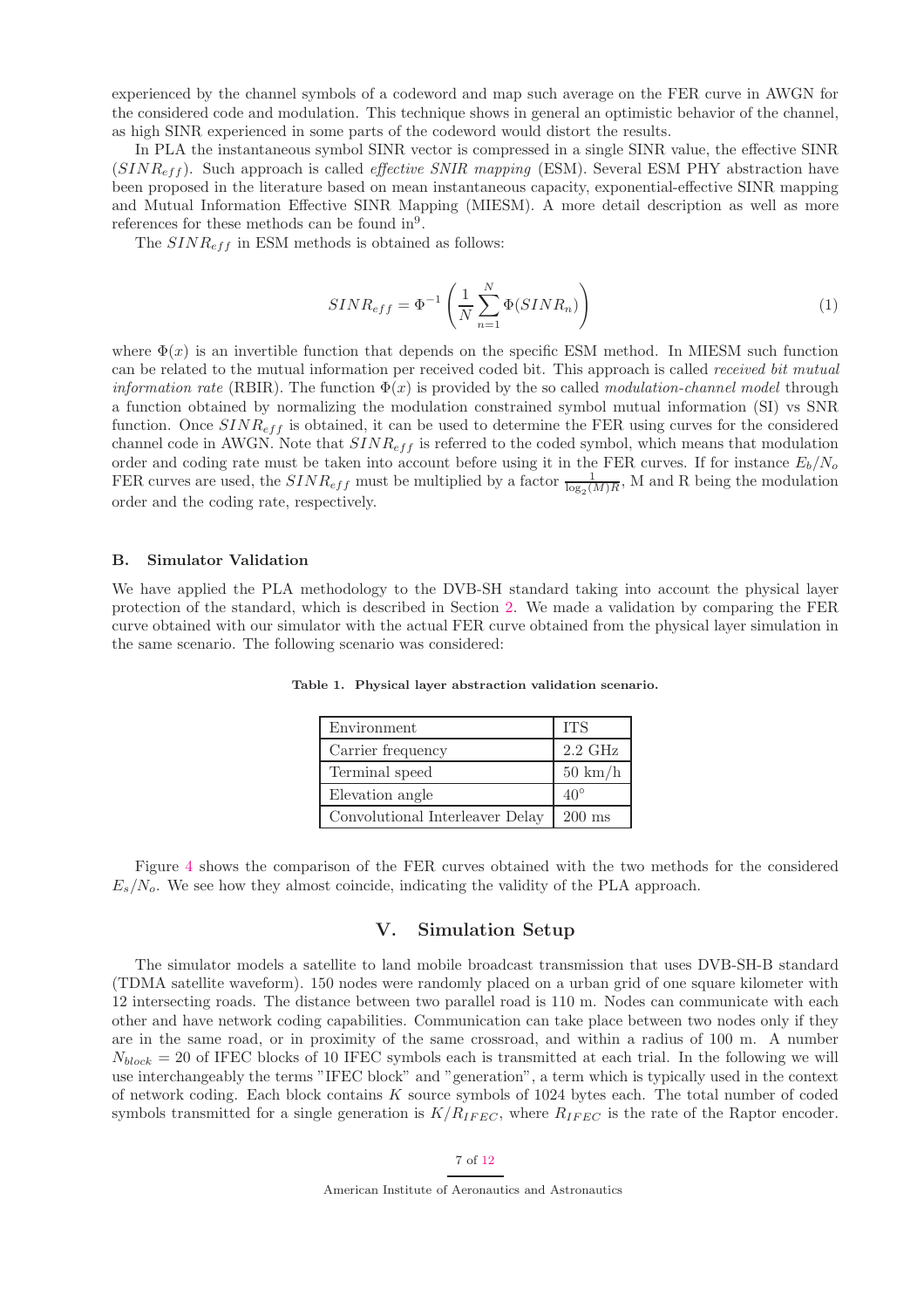

Figure 4. Physical layer abstraction validation.

The Raptor encoder is the one indicated in  $2$  and described in  $14$ . Each IFEC symbol is encapsulated in an MPEG2 TS packet and sent to the channel encoder. The channel encoder is the 3GPP2 turbo encoder specified in<sup>23</sup>. Each source message of the channel encoder has a fixed length of 12288 bits, which means that about one and a half IFEC symbols fit within one Turbo source message. Once encoded with a rate  $R_{turbo}$ the IFEC symbols are interleaved with the bit interleaver and successively with the time interleaver, which provides time diversity to the signal. In the simulator we implemented two of the time interleavers described  $\sin^{15}$ , namely the *short uniform* interleaver and the *long uniform* interleaver. The former has a depth on the order of 200 milliseconds while the latter has a depth on the order of 10 seconds. After time interleaving, the bits are QPSK modulated and transmitted with roll off factor 0.35. Each of the mobile nodes sees a channel generated using a channel series generator implementing a three state Perez-Fontan LMS channel model. The correctness of the reception of each turbo codeword is evaluated using PLA as described in Section A, taking into account data rate, channel interleaver, channel code rate, and other relevant parameters. The link budget adopted is the one in<sup>1</sup>, Table 11.28. Table 2 summarizes the main simulation parameters.

| Environment               | Urban                              |
|---------------------------|------------------------------------|
| Carrier frequency         | $2.2\text{ GHz}$                   |
| Terminal speed            | $50 \text{ km/h}$                  |
| Satellite elevation angle | $40^{\circ}$                       |
| Time interleaver type     | Short Uniform - Long Uniform       |
| Modulation                | QPSK                               |
| Roll-off factor           | 0.35                               |
| <b>Bandwidth</b>          | 5 MHz                              |
| Number of LL-FEC bloks    | $20 (\sim 200 \text{ kB of data})$ |
| Rate Turbo Code           | $1/2 - 1/4$                        |
| Rate Raptor Code          | 1/2                                |
| Number of nodes           | 150                                |
| Node type                 | Vehicular                          |
| Scenario surface          | $1$ sq. $km$                       |

Table 2. Simulation parameters.

Depending on the sequence of correctly decoded codewords, the IFEC symbols which were correctly decoded can be determined. Nodes exchange IFEC messages using DSRC/IEEE 802.11p interfaces. The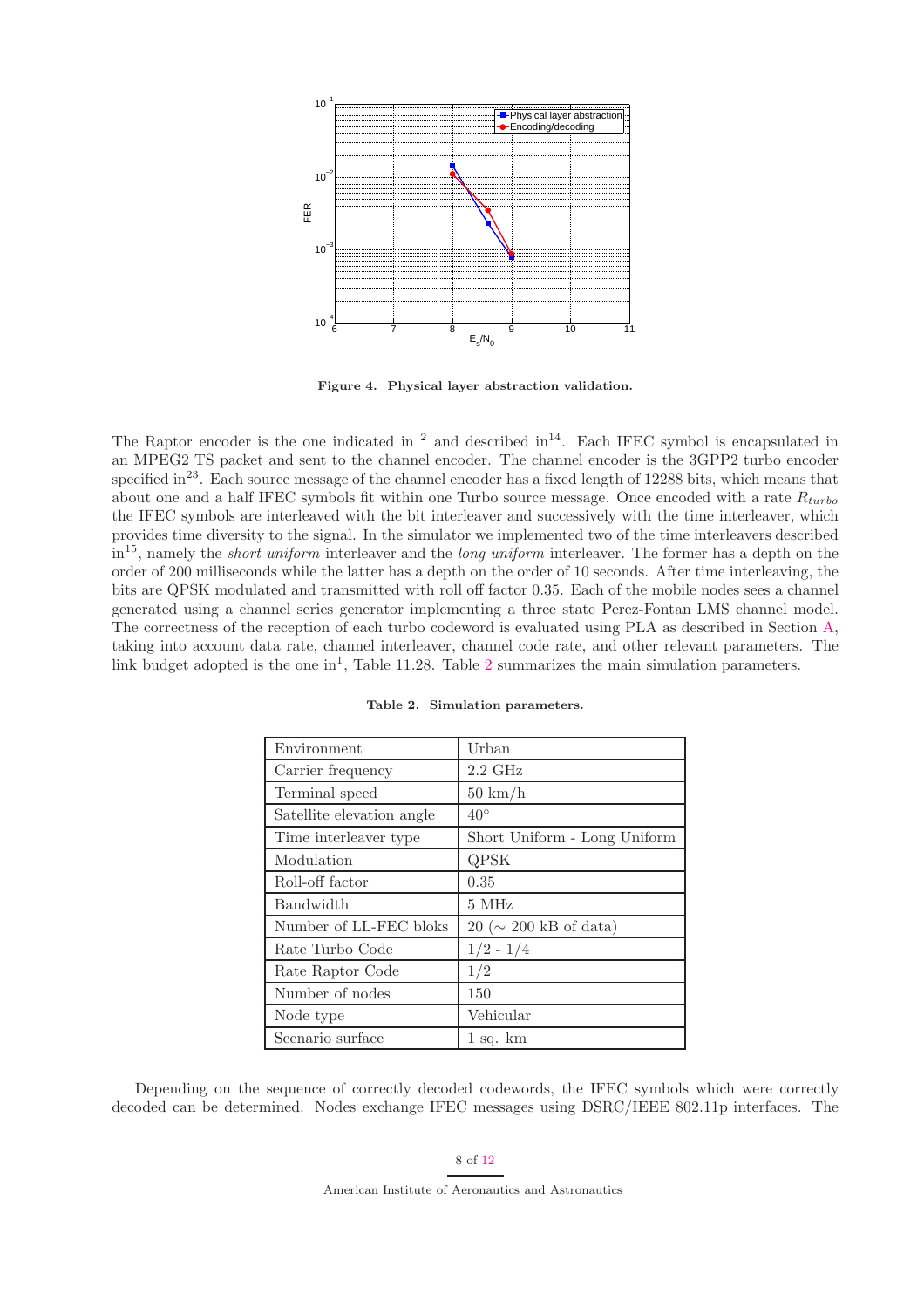transmission rate in the ground segment is set high enough so that an IFEC symbol can be transmitted before the next one is received on the satellite channel. The medium access control (MAC) mechanism in the terrestrial segment is CSMA as in 802.11p. Nodes are set in promiscuous mode so that each node can receive the transmissions of any other node.

We compare two different relay methods. One is based on NC, as described in Section III. The other is simple relaying, introduced in Section III. Unlike in the scheme with NC, in SR nodes do not combine packets, they just transmit the oldest non transmitted packet. If all the received packets have already been transmitted, then, if  $\zeta > 1$ , a node transmits (with probability  $1 - \zeta$ ) a randomly chosen packet.

The throughput is measured at the interface of the IFEC and the upper layers, as indicated in Fig. 5, considering the IFEC block as a fundamental data unit. The reason for this choice is that the variable-length IP datagrams coming from the upper layers are reshaped in the ADST's. Thus receiving one or more IFEC symbols, even if systematic, may not provide any useful data to higher layers, as they can be made up of partial datagrams. Thus when we refer to decoded data we talk about decoded IFEC blocks. We assume that the decoding is possible if and only if a number of linearly independent IFEC coded symbols equal to the number of IFEC source symbols is correctly received. This is possible as each of the IFEC coded symbols embeds information about which source symbols were combined to form it, and thus common matrix manipulation techniques can be used to retrieve the source symbols.



Figure 5. Throughput is measured at the interface of the IFEC and the upper layers.

## VI. Numerical Results

In this section we compare the performance of three system. One is the network-coded system described in Section III, one is a system in which the nodes can receive only from the satellite (i.e. no cooperation) and the last one is the SR system described in Section V, which is our benchmark. Our performance metrics are the *coverage* and the *normalized throughput*. We define the coverage as the average percentage of nodes that can decode all the transmitted IFEC blocks. The normalized throughput is defined as the average number of IFEC blocks that can be correctly decoded by a node, normalized by the total number of IFEC blocks transmitted. The two metrics are evaluated for different values of  $\zeta$  in the range [0.2, 2]. Note that the system with satellite only reception corresponds to a cooperative system with  $\zeta = 0$ . Considering different values of  $\zeta$ we can evaluate the performance gain of the cooperative methods with respect to the non cooperative system as a function of the terrestrial channel utilization. In Fig. 6 the normalized throughput is plotted. The NC-scheme outperforms the non cooperative system by up to 15% in case the long interleaver and the turbo code with rate 1/4 are used, and by up to about 20% in case the configuration with short interleaver and rate 1/2 is adopted. This last configuration is particularly interesting as, apart from doubling the data rate for a fixed bandwidth, it notably simplifies the transmitter with respect to the case with a long interleaver. This would allow, for example, handheld terminals to receive packets broadcasted by the vehicular terminals, which would not be possible if a long interleaver is uses due to handheld terminal limitations. The relay system shows little improvement with respect to the non cooperative system. Similar considerations can be made for the coverage, which is plotted in Fig. 7. It can be seen how the network-coded system achieves more than 20% gain in coverage with respect to the non cooperative system if the configuration with short interleaver and turbo rate  $1/2$  is adopted. A notable fact that emerges from the plots is that the best performances are achieved for values of  $\zeta$  lower than 2. This may be due to the fact that, beyond a certain value of  $\zeta$ , the terrestrial channel saturates, as the collisions become more and more frequent. This guess will be evaluated in our future work.

The numerical results just shown suggest that a cooperative relaying system based on network coding may bring important benefits in terms of throughput and coverage with respect to a system in which nodes receive from satellite only, as well as with respect to a simple relay system, which shows poor performance in the considered scenario.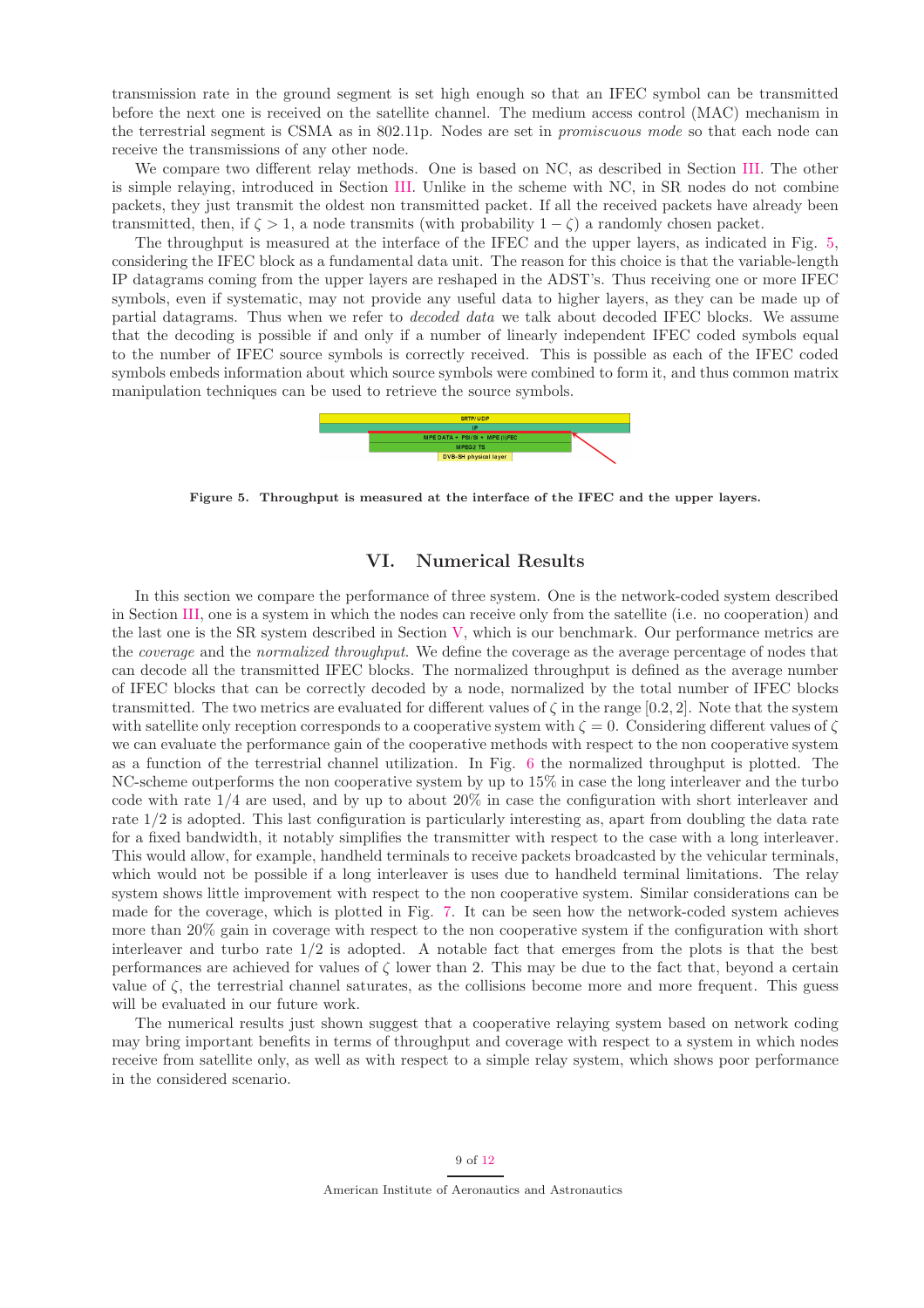

Figure 6. Normalized throughput (average number of decoded generations per node) plotted against cooperation level.



Figure 7. Average percentage of nodes that decode all generations plotted against the cooperation level.

10 of 12 American Institute of Aeronautics and Astronautics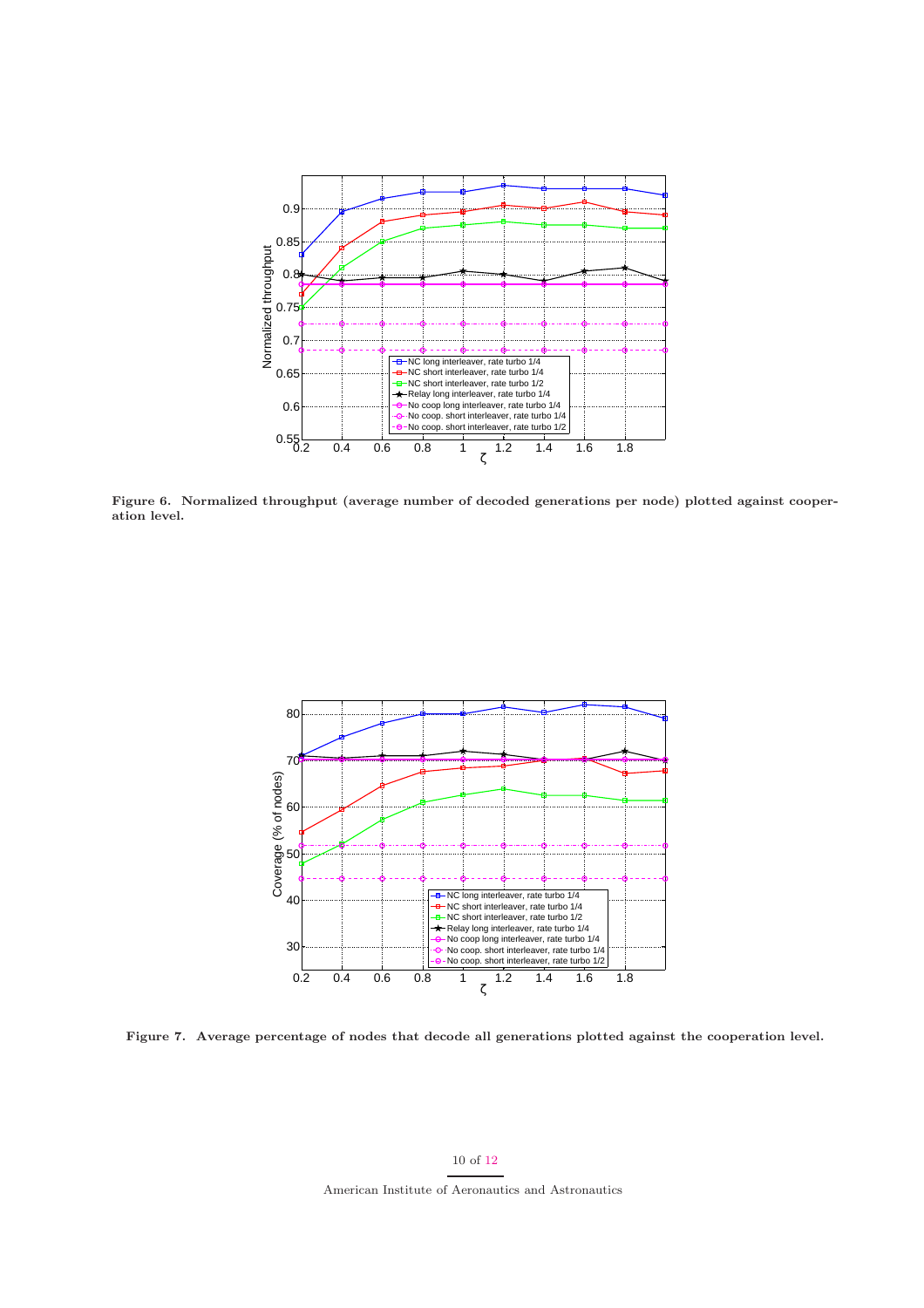## VII. Conclusion

We proposed a cooperative ad-hoc networking approach which leverages on network coding NC for enhancing coverage and throughput in DVB-SH-B. Our numerical results, based on physical layer abstraction, showed that a cooperative relaying system based on network coding can bring important benefits in terms of both throughput and coverage with respect to a system in which nodes receive from satellite only, as well as with respect to a system in which nodes do not combine messages.

As future work we plan to include gap fillers in the considered scenario, in order to compare the performance of a system with and without gap fillers and evaluate the impact that cooperation may have in reducing their number.

## Acknowledgments

The authors would like to thank Roberto Prieto Cerdeira of the European Space Agency for his assistance with the LMS channel series generator.

This work was partially supported by Generalitat de Catalunya under grant 2009-SGR-940.

G. Cocco is partially supported by the European Space Agency under the Networking/Partnering Initiative.

#### References

<sup>1</sup>European Telecommunications Standards Institute, "ETSI TS 102 584 V1.1.2, Digital Video Broadcasting (DVB); DVB-SH Implementation Guidelines Issue 2.," 2011.

 ${}^{2}$ European Telecommunications Standards Institute, "ETSI TS 102 584 V1.1.1, Digital Video Broadcasting (DVB); DVB-SH Implementation Guidelines," Dec. 2008.

 ${}^{3}R$ . Ahlswede, Ning Cai, S.-Y.R. Li, and R.W. Yeung, "Network information flow," IEEE Trans. on Information Theory, vol. 46, no. 4, pp. 1204–1216, July 2000.

<sup>4</sup>T. Ho, R. Koetter, M. Médard, D. R. Karger, and M. Effros, "The benefits of coding over routing in a randomized setting," in Proc. 2003 IEEE Int'l Symposium on Information Theory, Yokohama, Japan, June-July 2003.

 ${}^{5}$ F. Vieira and J. Barros, "Network coding multicast in satellite networks," in Next Generation Internet Networks, 2009. NGI '09, Jul. 2009.

<sup>6</sup>F. Vieira, M. A. V. Castro, and J. Lei, "Datacast transmission architecture for DVB-S2 systems in railway scenarios," in Int'l Workshop on Signal Processing for Space Communications (SPSC), Rhodes Island, Greece, Oct. 2008.

<sup>7</sup>M. Sardari, F. Hendessi, and F. Fekri, "Infocast: A new paradigm for collaborative content distribution from roadside units to vehicular networks," in Annual IEEE Communications Society Conference on Sensor, Mesh and Ad Hoc Communications and Networks, 2009 (SECON), Rome, Italy, June 2009.

<sup>8</sup>P. Cataldi, A. Tomatis, G. Grilli, and M. Gerla, "A novel data dissemination method for vehicular networks with rateless codes," in IEEE Wireless Communications and Networking Conference (WCNC), Budapest, Hungary, Apr. 2009.

 $^9$  "Draft IEEE 802.16m evaluation methodology," 12 2007.

 $10$ L. Wan, S. Tsai, and M. Almgren, "A fading-insensitive performance metric for a unified link quality model," in IEEE Wireless Communications and Networking Conference (WCNC), Las Vegas (NV), U.S.A., Apr. 2006, vol. 4.

<sup>11</sup>Intel Sony, "Tgn sync tgn proposal MAC simulation methodology," IEEE 21 802.11-04/895r2, Nov. 2004.

<sup>12</sup>F. Perez-Fontan, M. A. Vazquez-Castro, S. Buonomo, J. P. Poiares-Baptista, and B. Arbesser-Rastburg, "S-band LMS propagation channel behaviour for different environments, degrees of shadowing and elevation angles," IEEE Trans. on Broadcasting, vol. 44, no. 1, pp. 40–76, Mar. 1998.

<sup>13</sup>"Digital Video Broadcasting (DVB); Upper Layer Forward Error Correction in DVB. DVB Document A148," Mar. 2010. <sup>14</sup>European Telecommunications Standards Institute, "ETSI TS 102 472 V1.1.1, Digital Video Broadcasting (DVB); IP Datacast over DVB-H: Content Delivery Protocols," June 2006.

<sup>15</sup>European Telecommunications Standards Institute, *DVB-SH Implementation Guidelines, DVB BlueBook A120*, May 2008.

<sup>16</sup>I.Sen and D.W.Matolak, "Vehicle-Vehicle Channel Models for the 5-GHz Band," IEEE Trans. on Intelligent Transportation Systems, vol. 9, no. 2, pp. 235 –245, June 2008.

<sup>17</sup>G. Acosta-Marum and M. A. Ingram, "Six Time- and Frequency-Selective Empirical Channel Models for Vehicular Wireless LANs," in IEEE Vehicular Technology Conf. (VTC Fall), Baltimore (MD), Sept. 2007, pp. 2134 –2138.

<sup>18</sup>G. Acosta, K. Tokuda, and M. A. Ingram, "Measured joint Doppler-delay power profiles for vehicle-to-vehicle communications at 2.4 GHz," in IEEE Global Telecomm. Conf. (GLOBECOM), Nov. 2004.

<sup>19</sup>Y. C. Cheng, J. Bellardo, P. Benkö, A. C. Snoeren, G. M. Voelker, and S. Savage, "Jigsaw: Solving the puzzle of enterprise 802.11 analysis," in SIGCOMM, Pisa, Italy, Sep. 2006.

<sup>20</sup>L. Cheng, B. E. Henty, , D. D. Stancil, F. Bai, and P. Mudalige, "Mobile vehicle-to-vehicle narrow-band channel measurement and characterization of the 5.9 ghz dedicated short range communication (dsrc) frequency band," IEEE Journal on Selected Areas in Communications, vol. 25, no. 8, pp. 1501–1516, Oct. 2007.